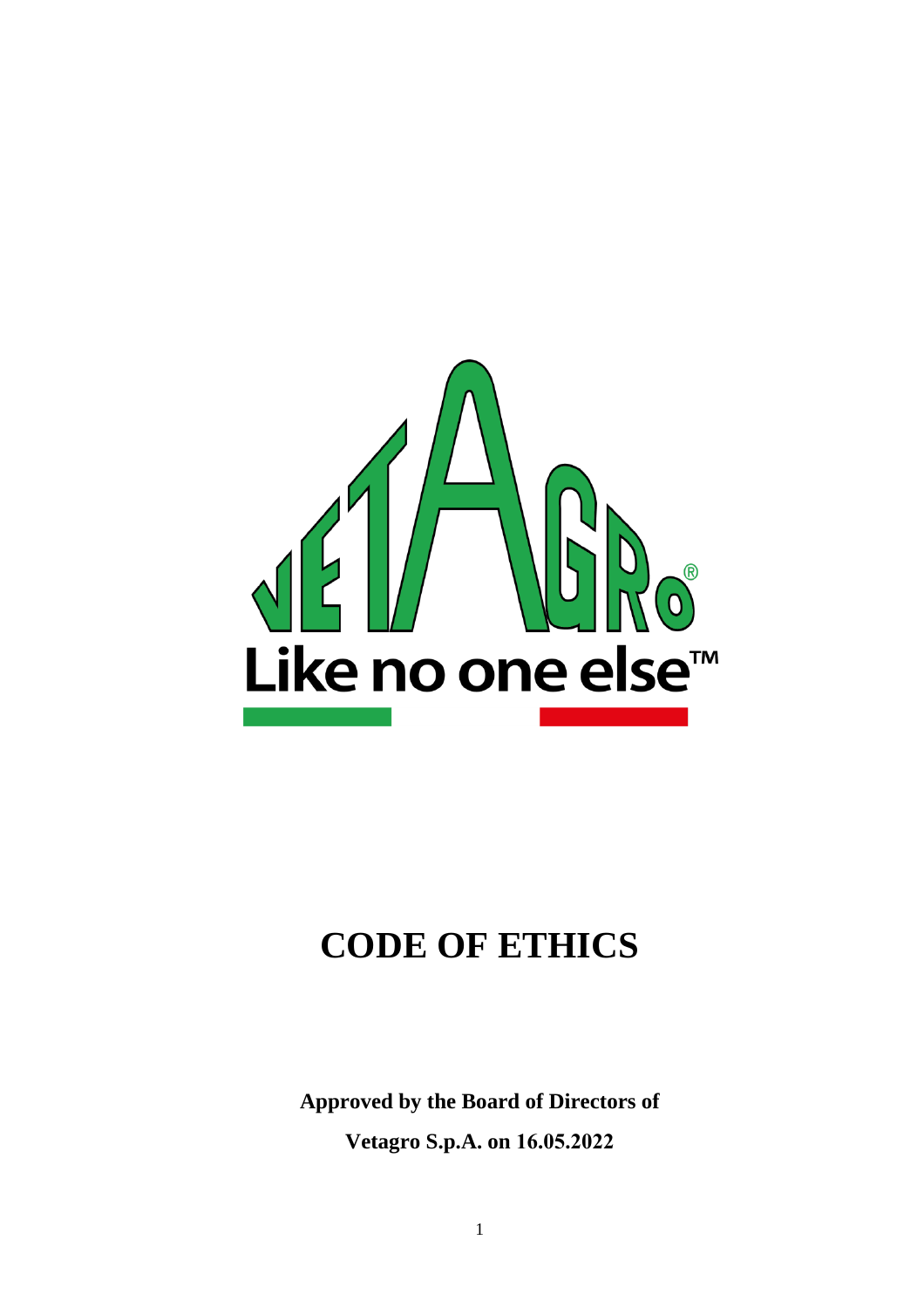#### **Contents**

| <b>About us</b>       |  |
|-----------------------|--|
| <b>Code of Ethics</b> |  |
|                       |  |
|                       |  |
|                       |  |
|                       |  |
|                       |  |
|                       |  |
|                       |  |
|                       |  |
|                       |  |
|                       |  |
|                       |  |
|                       |  |
|                       |  |
|                       |  |
|                       |  |
|                       |  |
|                       |  |
|                       |  |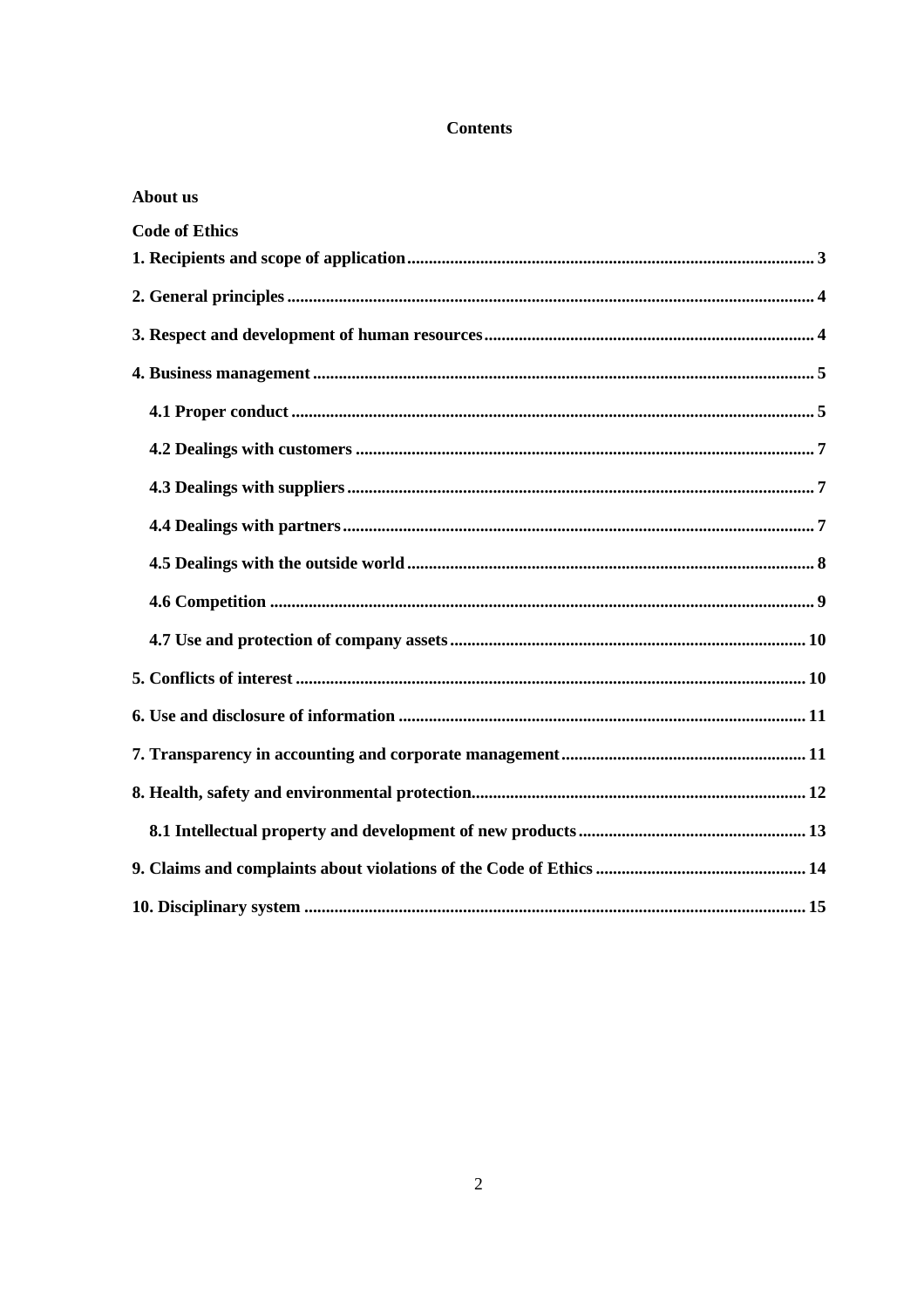#### **About us**

Vetagro S.p.A. is specialized in the production of foodbene nutrients and additives and is committed to ensuring animal welfare through scientific research, technological development, and attention to quality.

Its objectives are therefore food safety, the health of consumers, and the reduction of its environmental impact.

## **Code of Ethics**

The Code of Ethics is an official document that contains the principles of conduct that inspire Vetagro S.p.A.'s activities and decisions in pursuit of its objectives.

The Code of Ethics also forms an integral part of the Organization, Management and Control Model of the Company adopted pursuant to Italian Legislative Decree 231 of June 8, 2001, which "governs the administrative liability of legal entities, companies, and associations, including those without legal personality, in accordance with article 11 of Italian Law 300 of September 29, 2000."

#### <span id="page-2-0"></span>**1. Recipients and scope of application**

The Code of Ethics applies to all those who operate in various capacities for Vetagro S.p.A., i.e., members of the board of directors, employees, consultants, members of the control bodies, external contractors, suppliers, and anyone who maintains stable or temporary relationships with Vetagro S.p.A., hereinafter all identified as Recipients.

All Beneficiares have the right and obligation to know it, apply it, request explanations if there are any questions, report any shortcomings found or the need to update and adjust it.

Specifically, Vetagro S.p.A.'s management is required to apply the Code of Ethics in all activities, projects, and investments proposed and implemented, also drawing inspiration from it in setting business objectives and taking the necessary steps to inform its employees.

It is also made known to all third parties that Vetagro S.p.A. has dealings with when carrying out its business, through publication on the website *www.vetagro.com*.

Violation of this Code may constitute a breach of contract and/or disciplinary offense, and, where applicable, may result in compensation for any damages to the Company arising from such violation in accordance with current law and collective agreements as applicable from time to time.

For its part, Vetagro S.p.A. commits to:

- facilitate the broad dissemination and knowledge of the Code of Ethics;
- investigate any information concerning possible violations, applying adequate penalties if such violations are found;
- ensure that no one suffers retaliation of any kind for having provided information of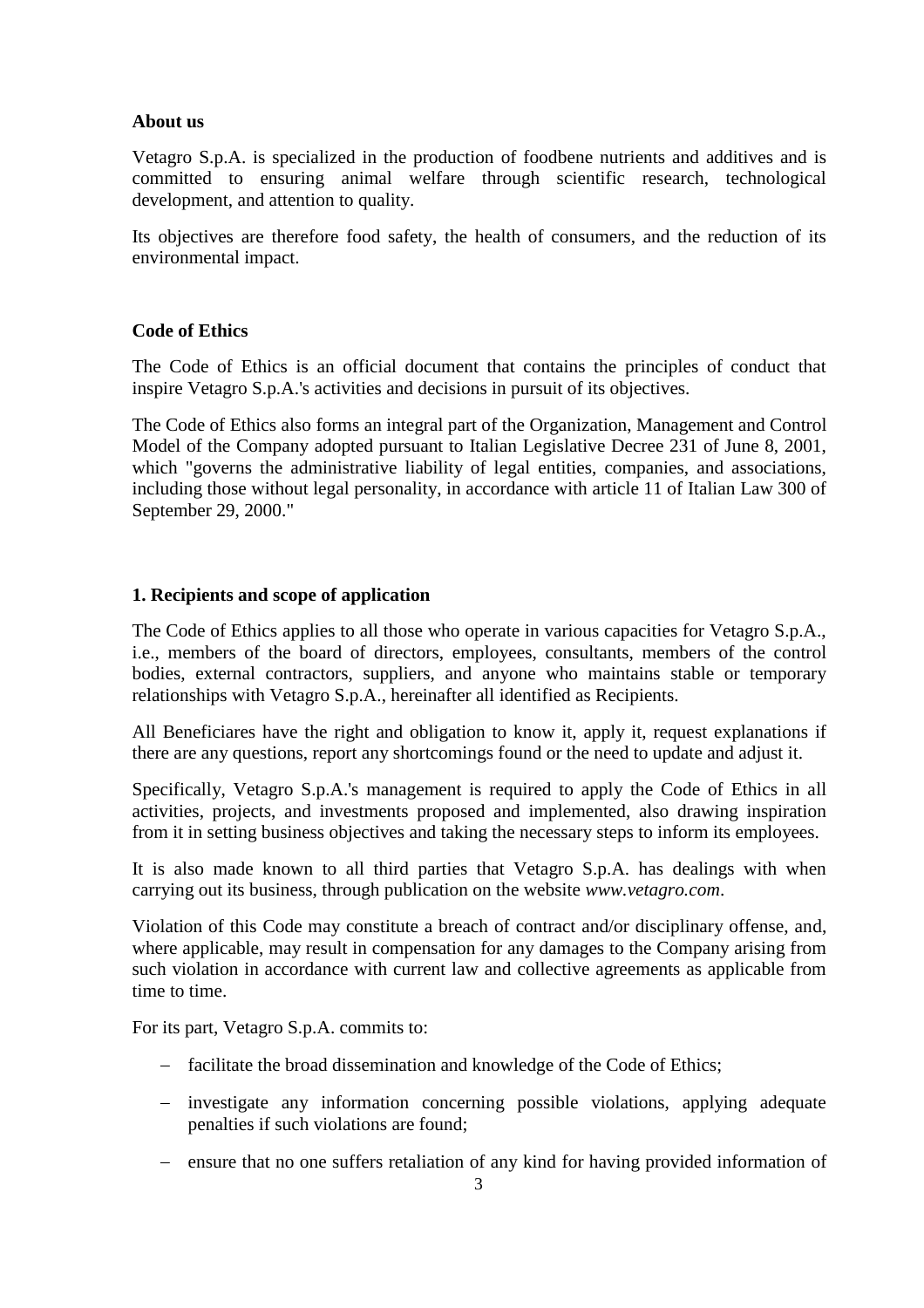possible violations of the Code of Ethics in good faith, and in any case ensuring that the identity of whistleblowers remains confidential.

## <span id="page-3-0"></span>**2. General principles**

In carrying out its business, Vetagro S.p.A. acts based on ethical principles that can be derived from a heritage of individual and corporate values that has taken root over time.

These values, which must guide the conduct of all those who at various levels of responsibility contribute with their actions to the operations of Vetagro S.p.A., are first and foremost:

- **Legality**: compliance with the law in all countries that the Company operates in;
- **Honesty and transparency**: moral integrity, personal honesty, and propriety in internal and external relations, transparency towards shareholders, related stakeholders, and the market;
- **Equity and equality**: respect for people and commitment to develop their professional skills without distinction;
- **Conduct of business**: ensure product quality and transparency, in full compliance with market rules and food safety requirements;
- **Health and environment**: the protection of health and safety in the workplace for employees and third parties engaged in the company, as well as respect for the environment and all the rules, including local regulations, that regulate it;
- **Integrity**: the rejection of any conduct that, while aimed at achieving a result consistent with the interests of Vetagro S.p.A., presents aspects that are not compatible with an organizational and management model requiring absolute compliance with the law and the behavioral and procedural rules put in place by Vetagro S.p.A.

The need to share the aforementioned values as widely as possible requires that they be defined and explained in an official document – the Code of Ethics – which allows their widespread dissemination within Vetagro S.p.A. so that all those who work in or with the Company can conduct themselves in a manner that is consistent with them in their daily activities.

Therefore, Vetagro S.p.A. is committed to monitoring compliance with the Code of Ethics, providing adequate information, prevention, and control tools, and intervening where necessary with appropriate corrective actions.

## <span id="page-3-1"></span>**3. Respect and development of human resources**

Human resources are essential for the existence, development, and success of every company. Vetagro S.p.A. therefore pays particular attention to the promotion, protection, and development of the skills and abilities of all its Employees so that they can achieve their highest potential and professionalism.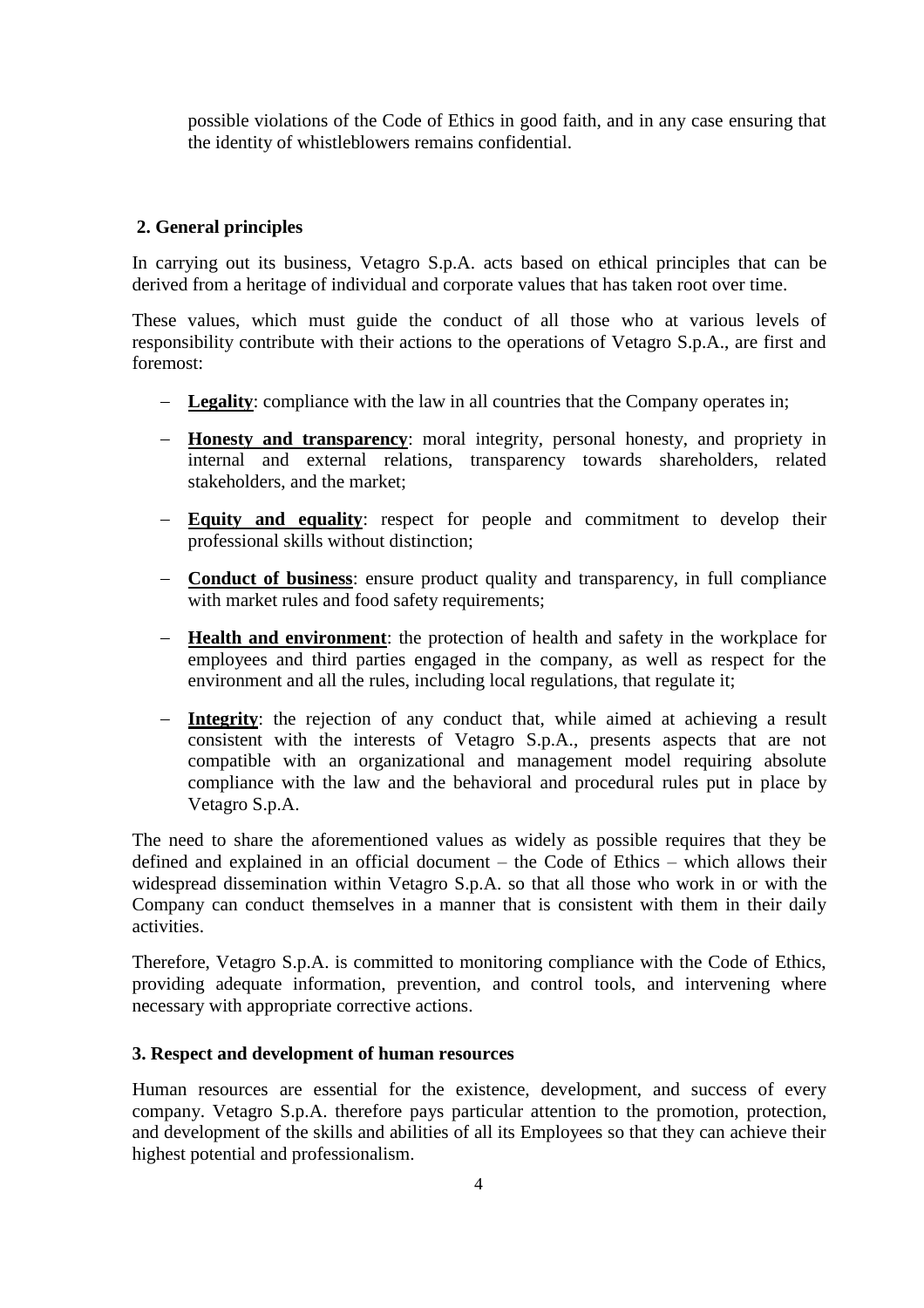Vetagro S.p.A. offers all its employees equal work opportunities, depending on their professional skills and performance capabilities, without any discrimination. To this end, in compliance with all current laws, regulations, and company policies and through the relevant functions, Vetagro S.p.A. commits to:

- respect human rights and fundamental freedoms;
- not use forced or slave labor;
- ensure that young workers under the age of 18 are not employed in night work or in hazardous work
- not use workers without a residence permit;
- not select suppliers that do not guarantee these same forms of protection;
- select, hire, remunerate, train and evaluate Employees on the basis of criteria of merit, competence and professionalism, in accordance with the provisions of legal obligations and the applicable CCNL, without any political, trade union, religious, racial, language and sex discrimination;
- ensure an inclusive work environment where relationships between colleagues are based on loyalty, propriety, cooperation, mutual respect, and trust;
- provide adequate working conditions from the point of view of safety and health and sanitation, as well as respectful of the moral personality of all, in such a way as to promote interpersonal relations that are free of prejudice;
- intervene in the event of conduct that does not comply with the principles set out above;
- specifically combat any form of intimidation, hostility, isolation, undue interference or conditioning, sexual harassment.

Each department manager is required to involve employees in the performance of the work and in the achievement of the assigned objectives. In turn, the latter must participate with a spirit of cooperation and initiative, actively contributing to the performance of the established activities.

Training is the tool that Vetagro S.p.A. has always used to develop the professional skills present in the company through growth and development programs.

## <span id="page-4-0"></span>**4. Business management**

## <span id="page-4-1"></span>**4.1 Proper conduct**

Employee conduct in pursuing objectives and concluding each operation must be inspired by the principles of honesty, transparency, loyalty, integrity, and propriety, in compliance with company policies and current laws and regulations in all countries that Vetagro S.p.A. operates in.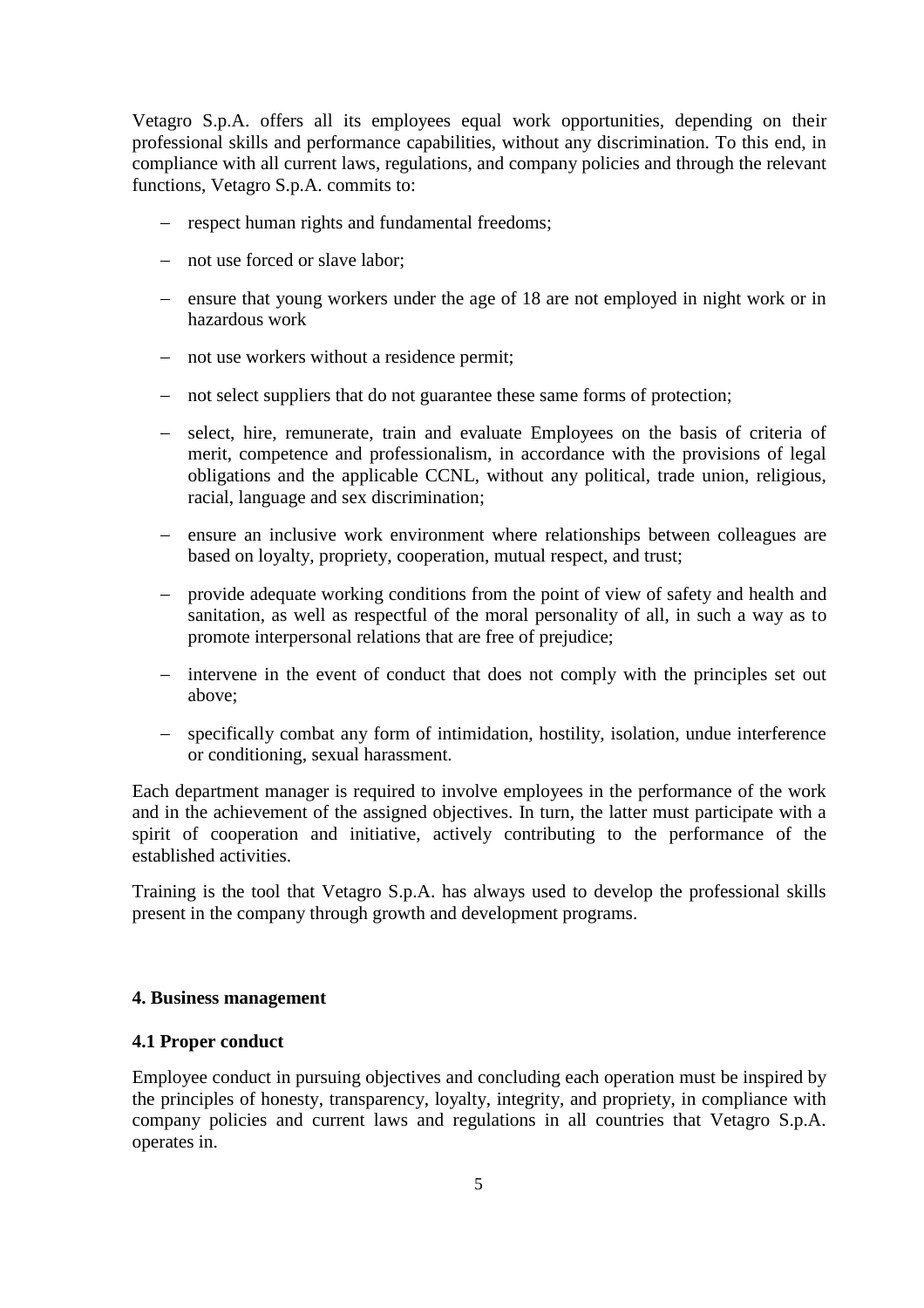The belief that one is acting for the benefit of Vetagro S.p.A. can never justify conduct contrary to the principles dictated by this Code of Ethics, the general observance of which is of fundamental importance for the proper operation and prestige of Vetagro S.p.A. This commitment must also apply to consultants, managers, and anyone operating in the name and on behalf of Vetagro S.p.A.

No form of benefit may be given in excess of normal commercial practices or courtesy or in any case aimed at obtaining preferential treatment.

It is prohibited to give any gift or favorable treatment to Italian or foreign public officials or their family members that may influence their independence of judgment or induce them to ensure some benefit. Gifts and acts of courtesy and hospitality given to representatives of governments, public officials, and those in charge of a public service are permitted when they are of modest value, and in any case such as to:

- not compromise the integrity or reputation of one of the parties;
- not be interpreted as intended to improperly gain benefits;
- not affect the decision-making autonomy, independence of judgment, and impartiality of the counterparty. Even in countries where it is customary to offer gifts to customers or other parties as a sign of courtesy, such gifts must be of an appropriate nature and not conflict with the provisions of the law. In any case, they must not be such as to be interpreted as a request for favors in return.

Those who receive gifts or benefits that are not permitted are required to notify the Supervisory Body, which, in accordance with established procedures, assesses their appropriateness and informs the third party of the Company's guidance on the matter. The rules of the Code of Ethics regarding gifts and benefits apply without exception to directors and employees, and must also be observed by all those who cooperate to achieve Vetagro S.p.A.'s objectives.

Shareholders, customers, suppliers, and all those who come into contact with the Company in various capacities therefore contribute to establishing a corporate image that reflects the values of transparency, propriety, and loyalty.

Employees may not initiate or continue with any relationship with anyone who does not intend to comply with these principles. Likewise, even outside the company's operations, they must not engage in conduct and actions that may be in conflict of interest and/or in competition with those of Vetagro S.p.A., or that may interfere with their ability to make decisions impartially in the performance of their duties. Finally, they are required to avoid situations where conflicts of interest may arise and to refrain from personally – directly or through third parties – taking advantage of business opportunities they have become aware of in the course of carrying out their duties.

For example, the following should be avoided:

- the misuse of confidential information acquired because of one's position in such a way as to obtain an economic benefit for themselves or their family members;
- the acceptance for themselves or their family members of donations in cash or in kind, or other favors from parties who are or who want to enter into business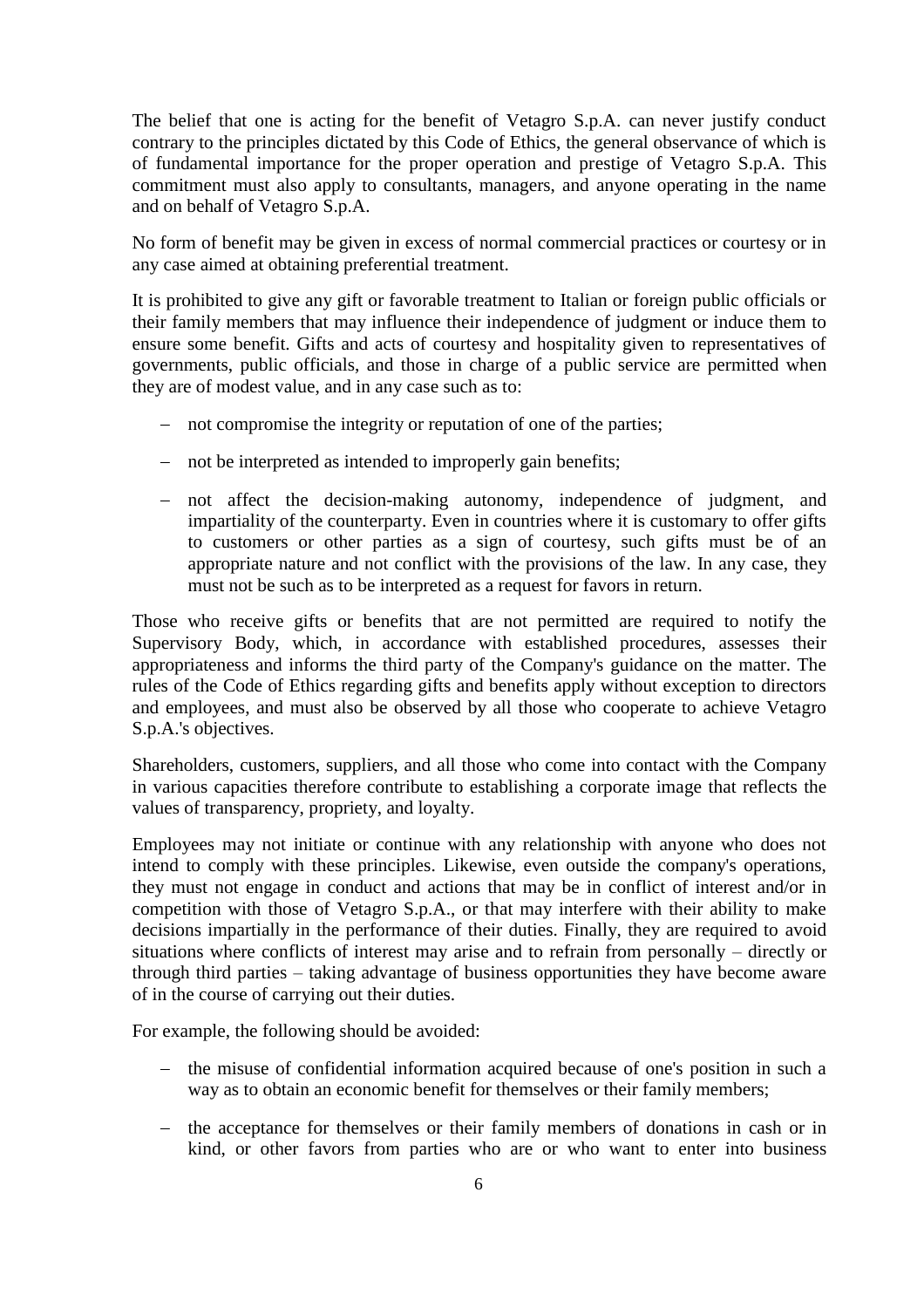relationships with Vetagro S.p.A., if such gifts are not of modest value or utility and are not attributable to normal and proper courtesy relationships. Aside from such cases, all must inform their superiors and refuse.

## <span id="page-6-0"></span>**4.2 Dealings with customers**

In dealings with customers, Employees must:

- scrupulously follow established internal procedures;
- act with courtesy, efficiency, in compliance with the provisions of the contracts, and exclusively offering products or services of the best quality envisaged by Vetagro S.p.A.;
- provide customers with accurate, complete, clear, and truthful information about the products or services offered, such as to allow the counterparty to make an informed choice;
- not disseminate communications that may in any way be misleading.

Vetagro S.p.A.'s conduct with respect to customers is based on the principles of helpfulness, professionalism, and courtesy. Vetagro S.p.A.'s objective is complete satisfaction of the customer, paying particular attention to their suggestions and complaints.

## <span id="page-6-1"></span>**4.3 Dealings with suppliers**

In dealings with suppliers, Employees must:

- scrupulously follow the internal procedures put in place for the selection, qualification, choice, and award of procurement contracts and acceptance of products or services, clearly and transparently documenting the measurement criteria in order to ensure maximum competitive advantage for Vetagro S.p.A. and the best quality of the products offered to Vetagro S.p.A.;
- not arbitrarily exclude potential suppliers that meet the requirements envisaged by tenders or other contracts from tenders or requests for supplies in general;
- demand compliance and comply with contractual conditions;
- avoid working with suppliers that employ relatives or kin;
- take all possible precautions to avoid working with suppliers that do not share Vetagro S.p.A.'s ethical principles.

## <span id="page-6-2"></span>**4.4 Dealings with partners**

When participating in initiatives jointly with other parties, either through the establishment of joint ventures together with one or more partners or through the acquisition of shareholdings in companies having other shareholders, the recipients of this Code of Ethics must: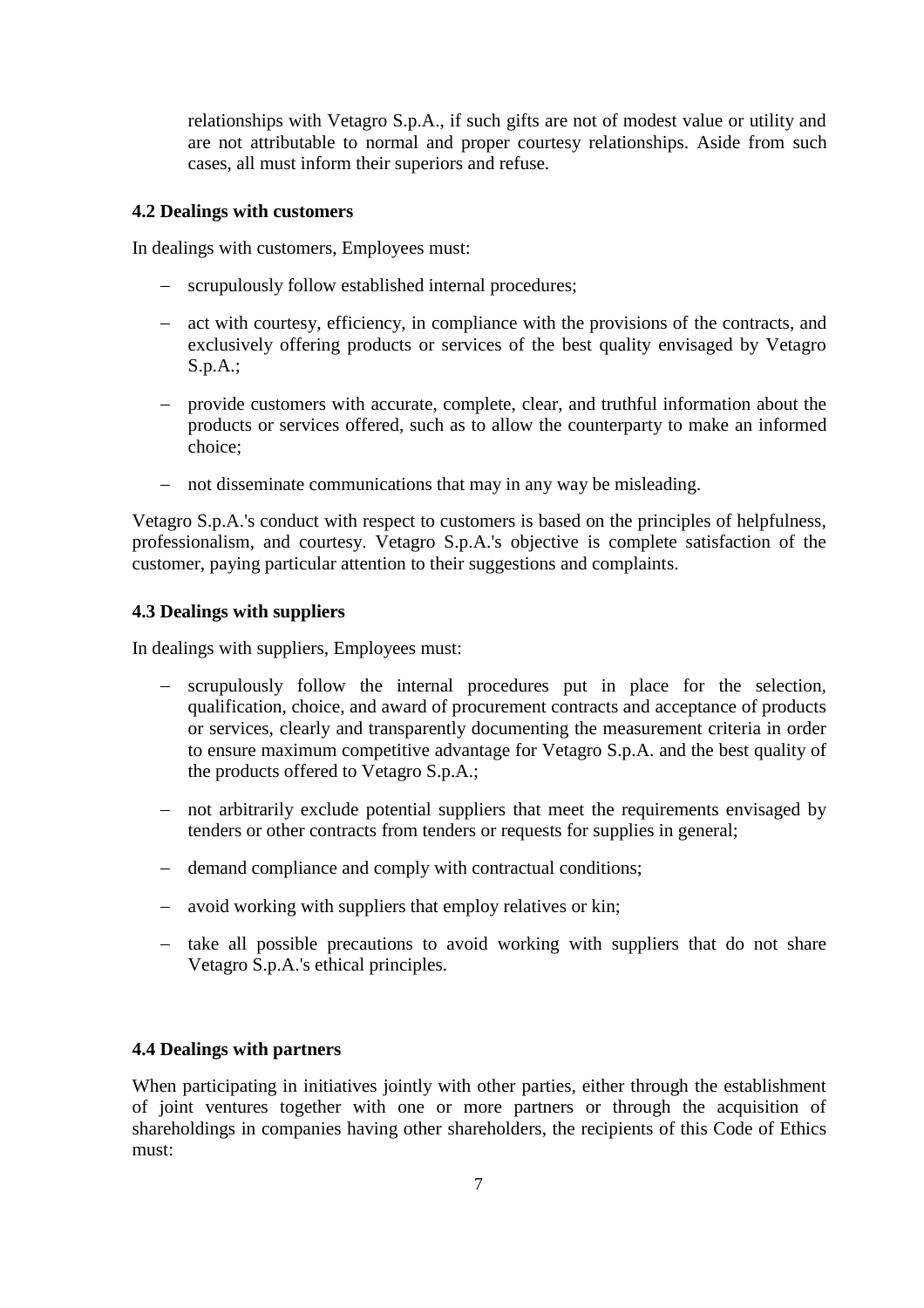- establish relationships only with partners or other shareholders that enjoy a commercially reliable reputation, and that are inspired by ethical principles comparable to those of Vetagro S.p.A. and that operate in harmony with the Code of Ethics;
- ensure the transparency of agreements and avoid signing secret contracts or agreements contrary to the law;
- promptly inform the Supervisory Body of any conduct by the investee, joint venture, or partner that appears to be in conflict with the Code of Ethics.

#### <span id="page-7-0"></span>**4.5 Dealings with the outside world**

Even in its dealings with parties with which it does not have contractual relations of any kind, Vetagro S.p.A. believes that the top priority should be to respect all the principles and values contained in the Code of Ethics.

Specifically, dealings with public authorities must be managed by the company functions that are responsible for such matters or that have been delegated or assigned to them.

Vetagro S.p.A. guarantees full and scrupulous compliance with antitrust rules and those of the regulatory authorities of the market.

Furthermore, Vetagro S.p.A. does not deny, hide, or delay any information requested by these bodies and actively cooperates during any preliminary investigations. With regard to gifts or other courtesies while negotiations are under way, see section 4.1.

If in its relations with public institutions Vetagro S.p.A. employs consultants or third-party representatives, these must comport themselves in accordance with the provisions of the Code of Ethics.

Vetagro S.p.A. does not disburse direct or indirect contributions in any form to political parties, movements, committees, or trade unions, or to their representatives or candidates, except where required by law.

Similarly, Employees shall not make or promise any donations in the name or in the interest of the Company.

Dealings with the media are managed exclusively by the corporate functions delegated to do so, also to guarantee a uniformity of communications.

Employees cooperate with the corporate functions delegated to deal with the media so that they can provide truthful, accurate, and transparent information externally. In turn, the corporate functions responsible for dealings with the media must not:

- provide or undertake to provide information that has not been agreed to and approved at the necessary level of responsibility with the line functions directly involved or responsible;
- Influence the professional activity of the media, offering or promising payments, gifts, or other benefits.

Employees called upon to provide or illustrate news regarding the objectives, activities,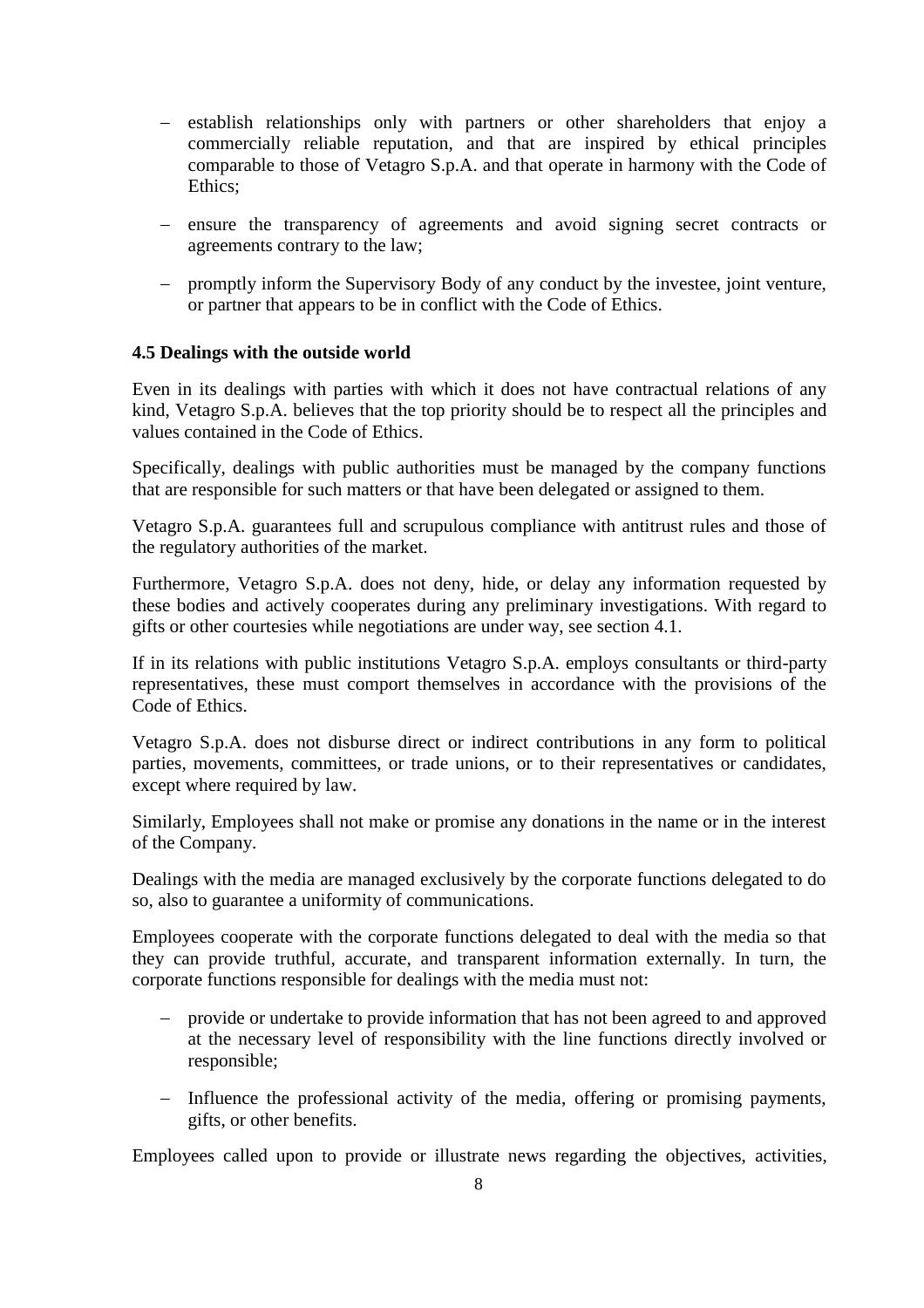results, and points of view of the company externally must obtain prior authorization from management regarding the content/opinions to be communicated and agree on them with the corporate function responsible for dealing with the media.

## <span id="page-8-0"></span>**4.6 Competition**

Each recipient of this Code is required to comply with the regulations on fair competition and antitrust.

Article 81 of the EC Treaty states that "*The following shall be prohibited as incompatible with the common market: all agreements between undertakings, decisions by associations of undertakings and concerted practices which may affect trade between Member States and which have as their object or effect the prevention, restriction or distortion of competition within the common market....*"

Furthermore, if the abuse or concerted practice affects free competition in Italy, such agreements are also punishable under Italian Antitrust Law, specifically by article 2.

In order to not violate competition laws, Vetagro S.p.A. operates based on its own strategic and commercial choices, defining its policies independently from those of its competitors.

Specifically, it is prohibited to:

- establish relationships with Vetagro S.p.A.'s competitors to reach agreements on purchase or sale prices, quantities, or other contractual conditions;
- enter into non-competitive agreements or verbal understandings with competitors of Vetagro S.p.A.;
- prevent or restrict production, market access or outlets, investment, technical development, or technological progress;
- allocate markets or sources of supply, including through tender arrangements;
- apply objectively different conditions for equivalent services in commercial dealings with other contractors so as to place them at an unjustified competitive disadvantage;
- make the conclusion of contracts conditional on the other contracting parties' acceptance of additional services that by their nature or according to commercial practice have no connection with the subject matter of the contracts.

In order to prevent violations of the aforementioned rules, Employees are required to inform their hierarchical superior of any conduct contrary to the prohibitions listed above.

Vetagro S.p.A.'s products must be sold solely on the basis of their merits and benefits. This Code of Ethics does not allow the false disparagement of competitors or their products and services.

In fact, Vetagro S.p.A. is constantly committed to guaranteeing the quality and safety of its own products, in full compliance with the rules and regulations to protect the authenticity of food and against industry fraud.

The Company recognizes that competition is a fundamental element for the country's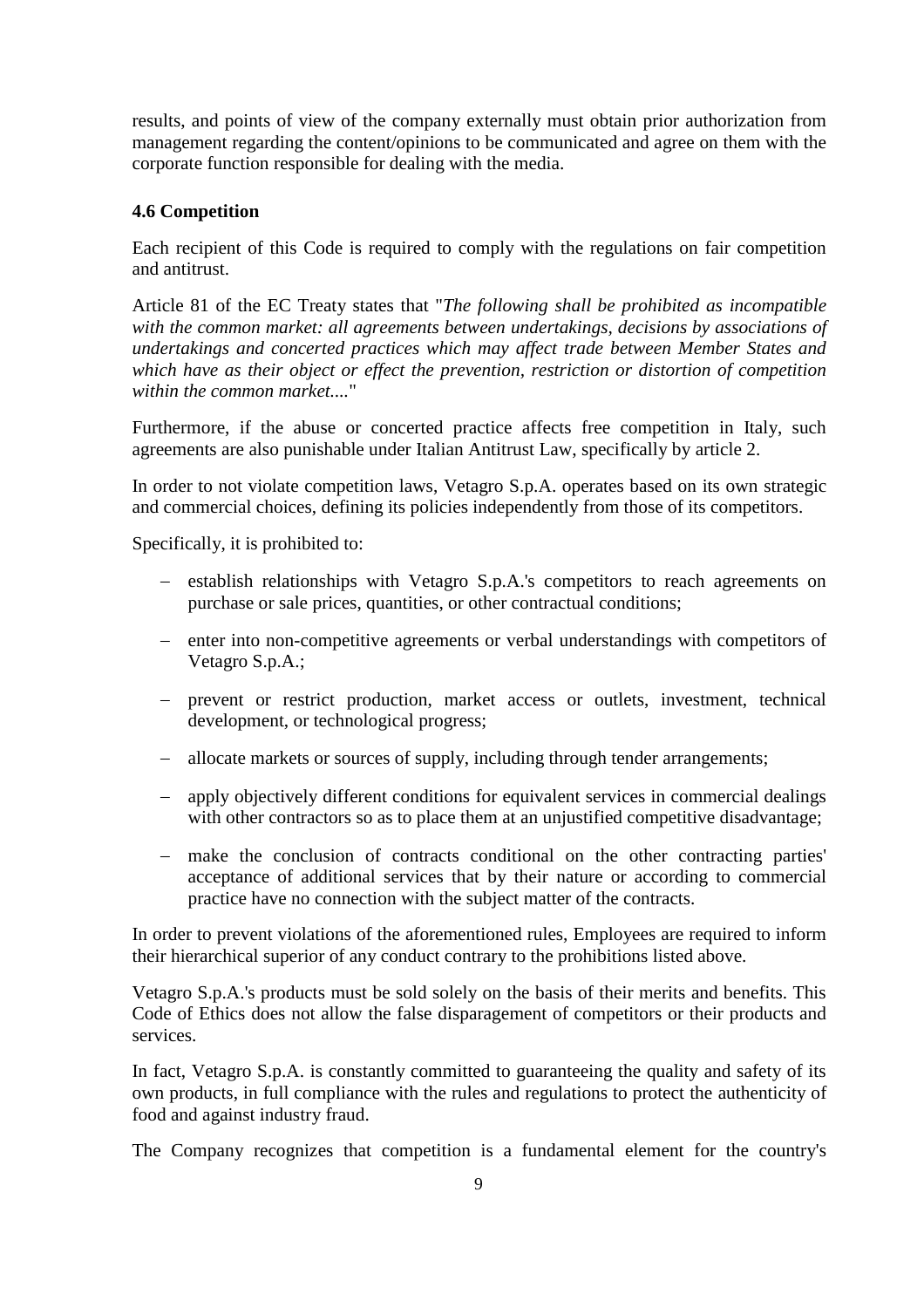development and economic and social progress. To this end, in carrying out its business, it ensures that general conditions for freedom of enterprise are respected, allowing economic operators to access the market and to compete with equal opportunities. It also protects its customers, facilitating the price containment and improvements in the quality of services that derive from free competition.

The Company does not deny, hide, or delay any information requested by the antitrust authority and regulatory bodies in their inspection functions, and actively cooperates during any preliminary investigations.

#### <span id="page-9-0"></span>**4.7 Use and protection of company assets**

All Employees and contractors must remember that the tangible and intangible company assets made available to them by Vetagro S.p.A. are to be used:

- with the utmost care and in a proper manner, also in order to avoid damage to property or people;
- avoiding as much as possible waste, tampering, or use that could compromise their efficiency or accelerate their normal deterioration;
- exclusively for work-related purposes;
- absolutely avoiding except as envisaged by specific regulations the use or sale of the assets by or to third parties, even temporarily; All Employees and contractors are responsible for the use and safeguarding of the goods provided to them by the Company.

#### <span id="page-9-1"></span>**5. Conflicts of interest**

Recipients shall avoid conflicts of interest in the performance of their functions.

For example, conflicts of interest can arise from:

- assumption of corporate offices or performance of work of any kind with customers or suppliers;
- assumption of economic and financial interests in the activities of suppliers or customers (e.g., assumption of direct or indirect shareholdings in the share capital of such parties).

Any situation that could potentially generate a conflict of interest or in any case affect one's ability to make decisions in the best interests of Vetagro S.p.A. must be immediately communicated by the person to his/her hierarchical superior, or by the hierarchical superior to the Supervisory Body, and the person in question must refrain from any dealings connected with or relating to this situation.

This without prejudice to regulations on conflicts of interest of members of the boards of directors and statutory auditors in accordance with the law.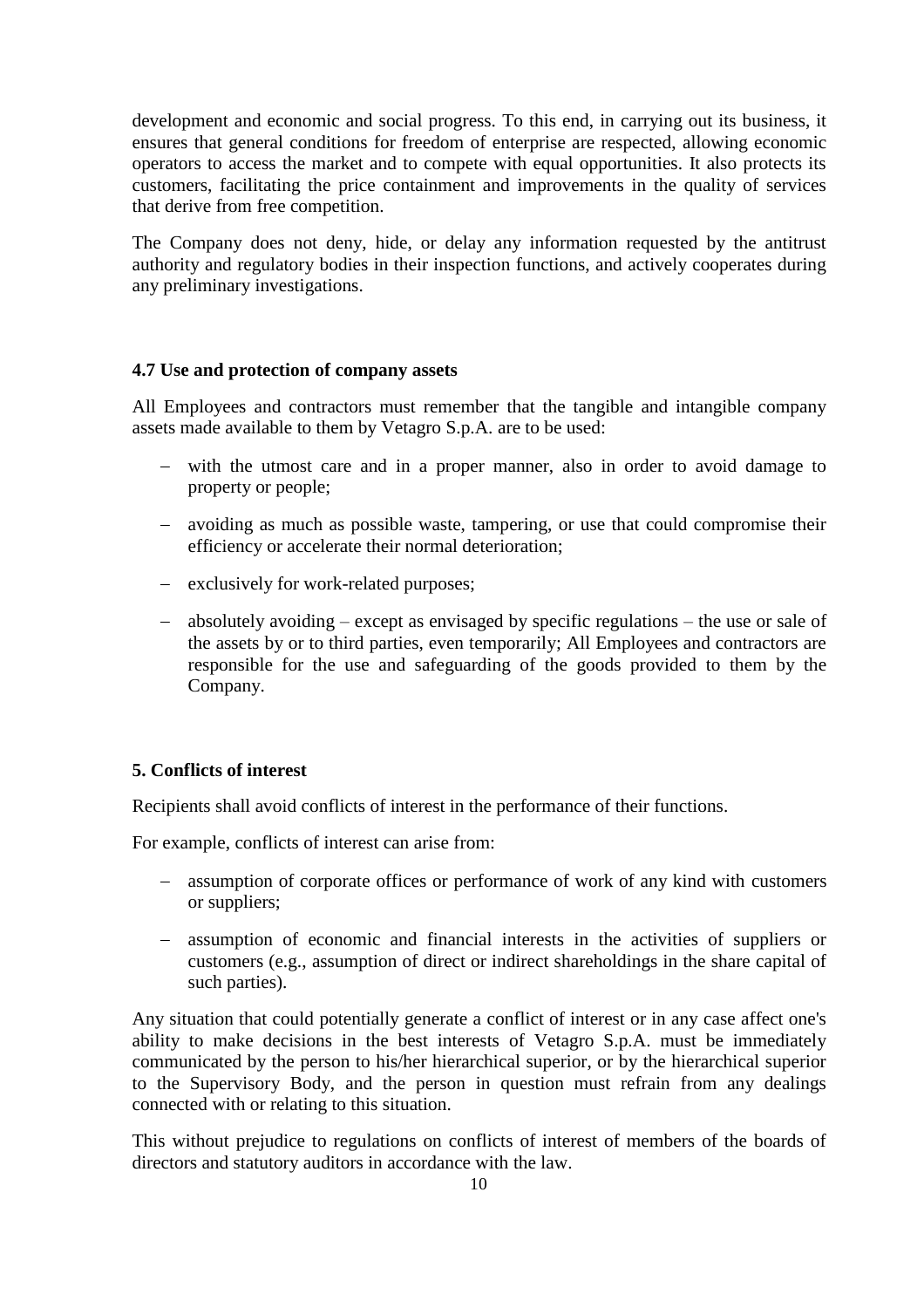#### <span id="page-10-0"></span>**6. Use and disclosure of information**

Vetagro S.p.A. considers the dissemination of correct, complete, and truthful information about the company  $-$  and the maintenance of due confidentiality  $-$  to be a prerequisite for creating and maintaining a relationship of transparency and trust with its related stakeholders and the market.

Consequently, in the management of information, employees must:

- scrupulously maintain the maximum confidentiality of all company information of any kind learned in the exercise of their functions (Employee personal data, organizational data, data relating to negotiations, financial transactions, know-how, patents, chemical formulas, plans, strategies and market analysis);
- request consent for the processing of personal data for the purposes communicated.

With regard to information in general, Employees must:

- avoid the improper or instrumental use of confidential information in their possession, nor use it to benefit themselves and/or family members, acquaintances, or third parties in general;
- protect it against unauthorized access by third parties and prevent its dissemination;
- not seek or seek to obtain from others information that does not pertain to their area of responsibility or function;
- classify and organize it in such a way that it is possible for authorized parties to access it easily and draw a complete picture.

Employees who are not expressly authorized in the manners and terms envisaged by current privacy regulations are prohibited from knowing, recording, processing, or disclosing the personal data of other Employees or third parties.

#### <span id="page-10-1"></span>**7. Transparency in accounting and corporate management**

The principles of truth, propriety, clarity, and completeness of information must be observed in the keeping of documentation and accounting records. Consequently, Employees must:

- represent transactions in a complete, transparent, truthful, accurate, and timely manner, also in order to facilitate the accounting process as a whole and in compliance with the procedures envisaged;
- record any business or financial transaction correctly and without any omission;
- strictly observe the tax and customs regulations applicable to the company;
- keep adequate documentation of each operation and transaction so as to facilitate the verification/reconstruction of the decision-making and authorization process, the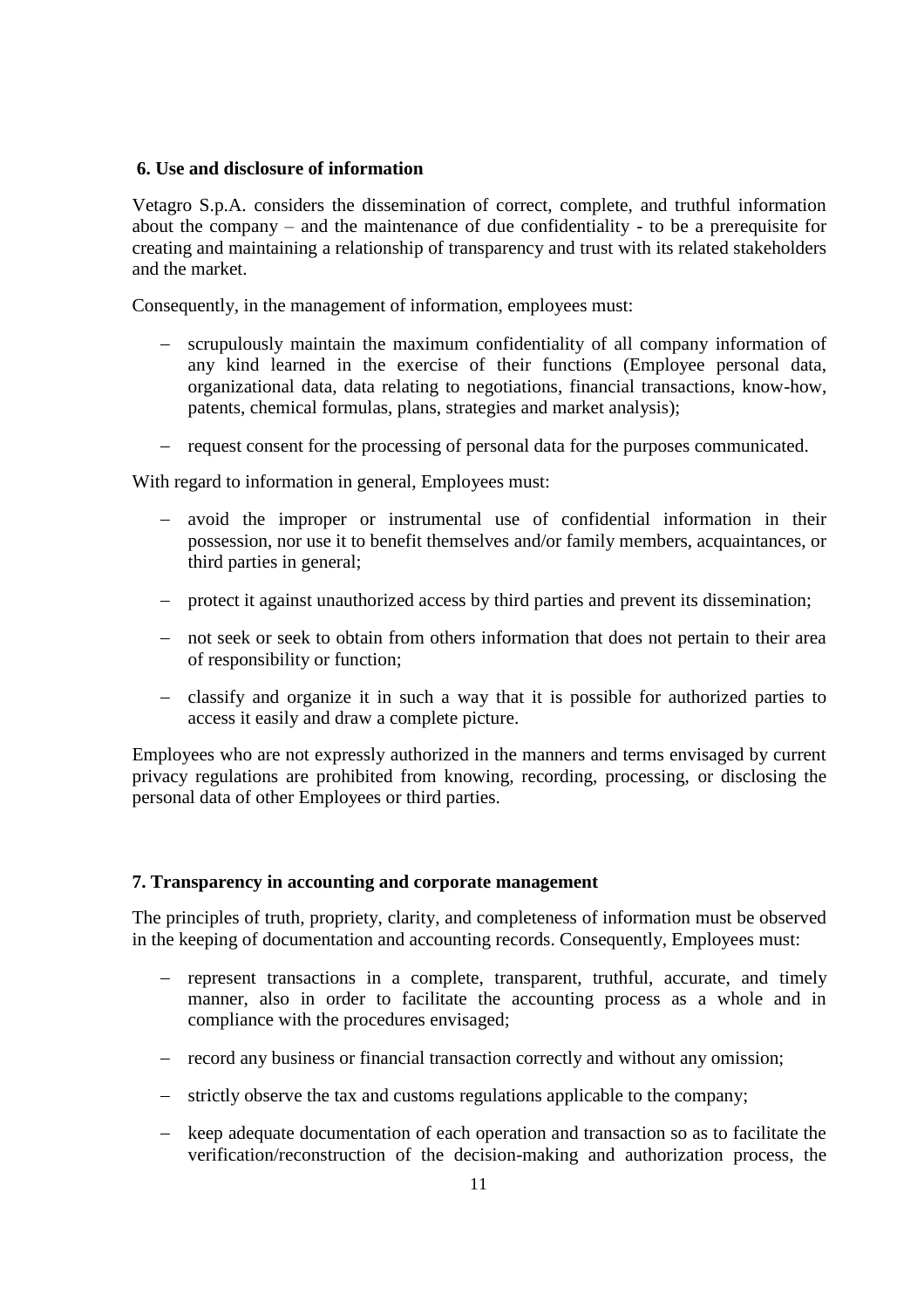latter according to the appropriate levels of responsibility;

- archive this documentation in a logically organized manner to facilitate consultation;
- allow checks to be carried out that attest to the characteristics and reasons for the operation;
- provide auditors and other control bodies including internal auditors with the necessary information in a truthful, complete manner.

Transparency and propriety in accounting management also mean the use of the Company's economic and financial resources in compliance with civil and tax regulations, internal procedures, and the spending powers conferred.

Specifically, payments and proceeds shall be recorded and charged to the services they relate to.

The careful verification of customers, suppliers, business partners, consultants, contractors, and other third parties with which the Company has dealings is aimed at preventing the occurrence of even potential money laundering risks.

Vetagro S.p.A.'s Employees who become directly aware of omissions, falsifications, or negligence regarding the accounting or documentation on which the accounting records are based are required to report such facts to their hierarchical superiors and to the Supervisory Body.

#### <span id="page-11-0"></span>**8. Health, safety and environmental protection**

Vetagro S.p.A. is convinced that the full compatibility of its operations with the local region and with the surrounding environment is a primary condition both for the acceptability of its plants and its operational commitment, and for the achievement of its development objectives.

Vetagro S.p.A. is therefore constantly committed to ensuring that the operations of the various companies are carried out in full respect of the health and safety of Employees and third parties, as well as the environment, understood in the broadest sense. Specifically, thanks also to the active contribution of its Employees, Vetagro S.p.A.:

- promotes and takes all reasonable initiatives aimed at minimizing risks and eliminating causes that may jeopardize the health and safety of Employees and all those who are present in the area where operations are located;
- ensures continuous attention and commitment to improve its environmental performance through the reduction of emissions into the air, water and soil, and the responsible and conscious use of natural resources;
- assesses beforehand the environmental impacts of all new activities, processes, and products;
- develops a constructive relationship of cooperation based on maximum transparency and trust, both internally and with the external community and institutions in the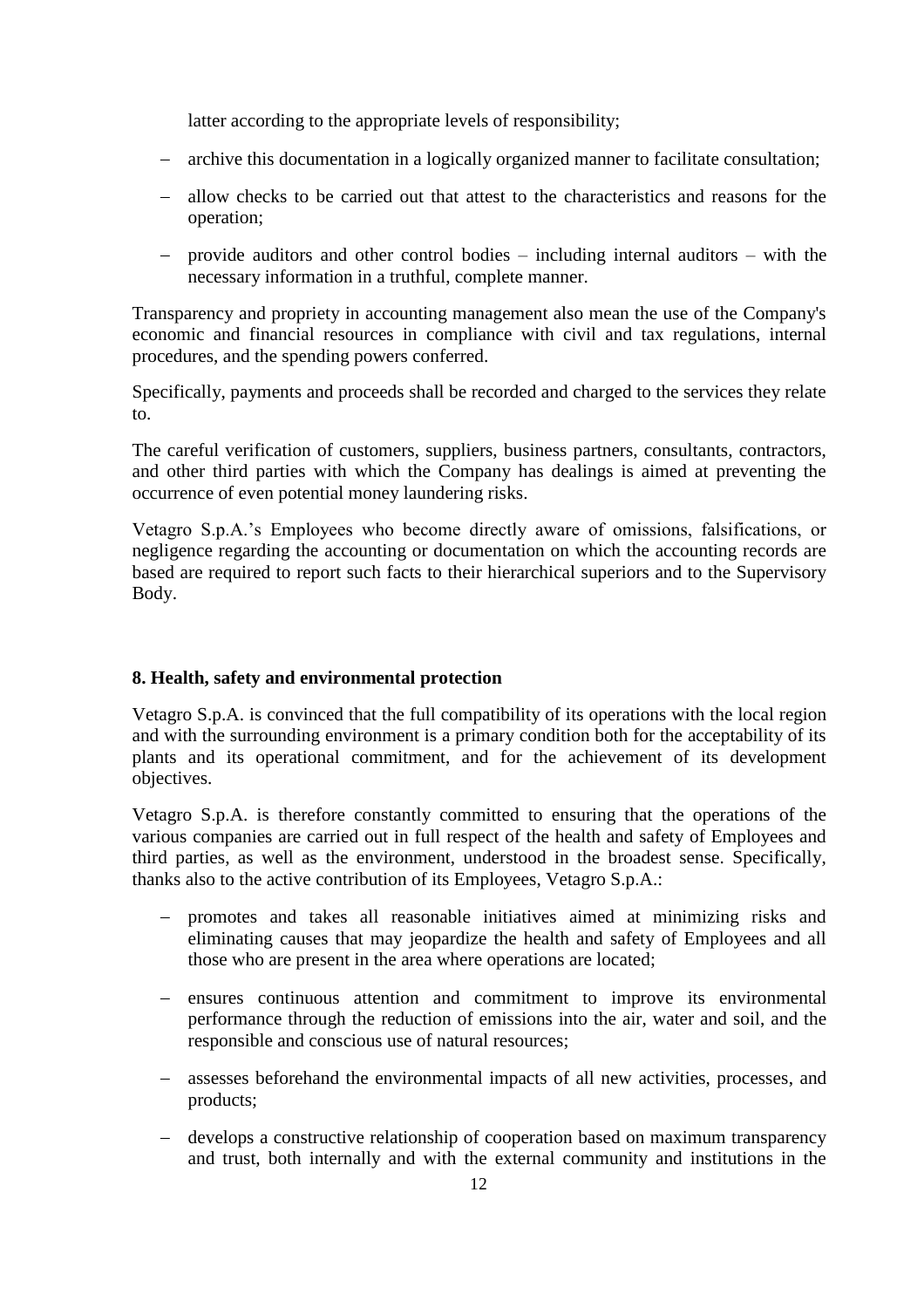management of health, safety, and environmental issues.

- maintains high levels of safety and environmental protection through the implementation of effective management systems;
- continuously disseminates information, raises awareness, and provides targeted training knowing that the active contribution of all its Employees is critical for the achievement of the above objectives.

Consistent with the principles set out above, Vetagro S.p.A. has established a ban on smoking in all indoor workplaces.

To confirm the great importance that Vetagro S.p.A. attaches to the values of health, safety, and environmental protection, Employee performance evaluations consider whether their conduct is consistent with the company's policies, and in particular with the above.

It also places great importance on the conduct of workers in the performance of the tasks assigned to them as per art. 20 of Italian Legislative Decree no. 81 of 2008, and any conduct enumerated and punished as per art. 59.

For its part, in compliance with the requirements of art. 30 of Italian Legislative Decree no. 81 of 2008, Vetagro S.p.A. has adopted an Organizational Model that ensures a company system that fulfills all legal obligations relating to:

- compliance with the technical and structural standards required by law with respect to equipment, plant, workplaces, and chemical, physical, and biological hazards;
- risk assessments and implementation of necessary prevention and protection measures;
- organizational activities such as emergencies, first aid, management of contracts, periodic safety meetings, consultation of workers' representatives concerning safety;
- health monitoring;
- worker information and training;
- workers' observance of safe operating procedures and instructions;
- the acquisition of documentation and certifications required by law;
- periodic checks on the application and efficacy of the procedures adopted.

Where appropriate, actions for the achievement of the purposes detailed above may be entrusted to professionals or external organizations selected from those having suitable specializations and qualifications.

#### <span id="page-12-0"></span>**8.1 Intellectual property and development of new products**

The protection of the Company's intellectual property, including patents, industrial secrets, trademarks, distinctive marks, technical and scientific knowledge, know-how, and skills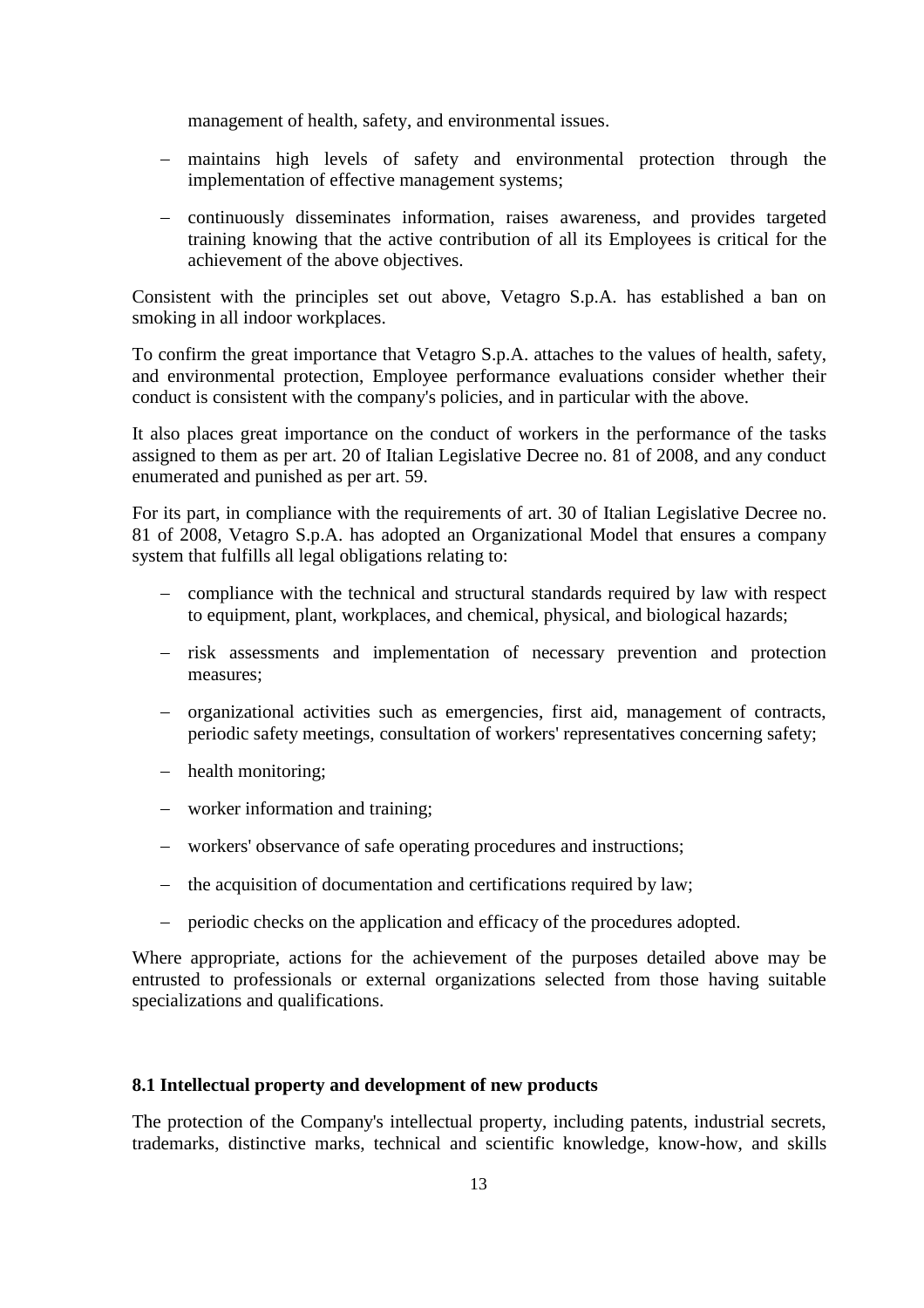acquired in the course of business, is essential to maintain Vetagro S.p.A.'s competitive advantage.

Employees are required to define, protect, maintain, and defend the rights of the Company in all areas of intellectual property that are commercially relevant and to exercise such rights responsibly.

In addition to protecting Vetagro S.p.A.'s intellectual property rights, the intellectual property rights of other parties must also be respected.

#### <span id="page-13-0"></span>**9. Claims and complaints about violations of the Code of Ethics**

In compliance with the principles of this Code of Ethics, Vetagro S.p.A. is committed to managing claims and complaints from within the Company or of interested parties.

The Whistleblowing System can be used to express concerns about potential actions that are not in line with our values and business ethics, and that may affect our Company or a person's life or health.

Such reports can be made voluntarily, identifying oneself, or confidentially and anonymously. In the former case, the whistleblower can report an actual or potential violation, even related to the work environment (e.g., episodes of harassment and discrimination), by contacting one's direct manager or the Personnel Office or a member of the SB. In the latter case, to ensure that the report remains anonymous and confidential (e.g., if it concerns the conduct of one's direct manager), the following communication channels can be used:

- Contact form available at the following link:
- [https://report.whistleb.com/it/vetagro,](https://report.whistleb.com/it/vetagro)
- Dedicated email address: [odv@vetagro.com](mailto:odv@vetagro.com)

and only the necessary information will be recorded, compatible with the need to conduct an adequate investigation.

When the whistleblower contacts his/her direct manager or the Personnel Office or a member of the SB or uses the dedicated communication channels:

- the question or report or complaint is taken seriously;
- information regarding the questions or concerns is gathered;
- the question, report, or complaint is forwarded to the appropriate company manager, who will follow up on it;
- strict confidentiality is maintained, to the maximum extent possible and compatible with the need to conduct an adequate investigation;
- complaints and reports may relate to accounting matters, internal accounting controls or fraud;
- the whistleblower is required to cooperate in investigations of actual or suspected